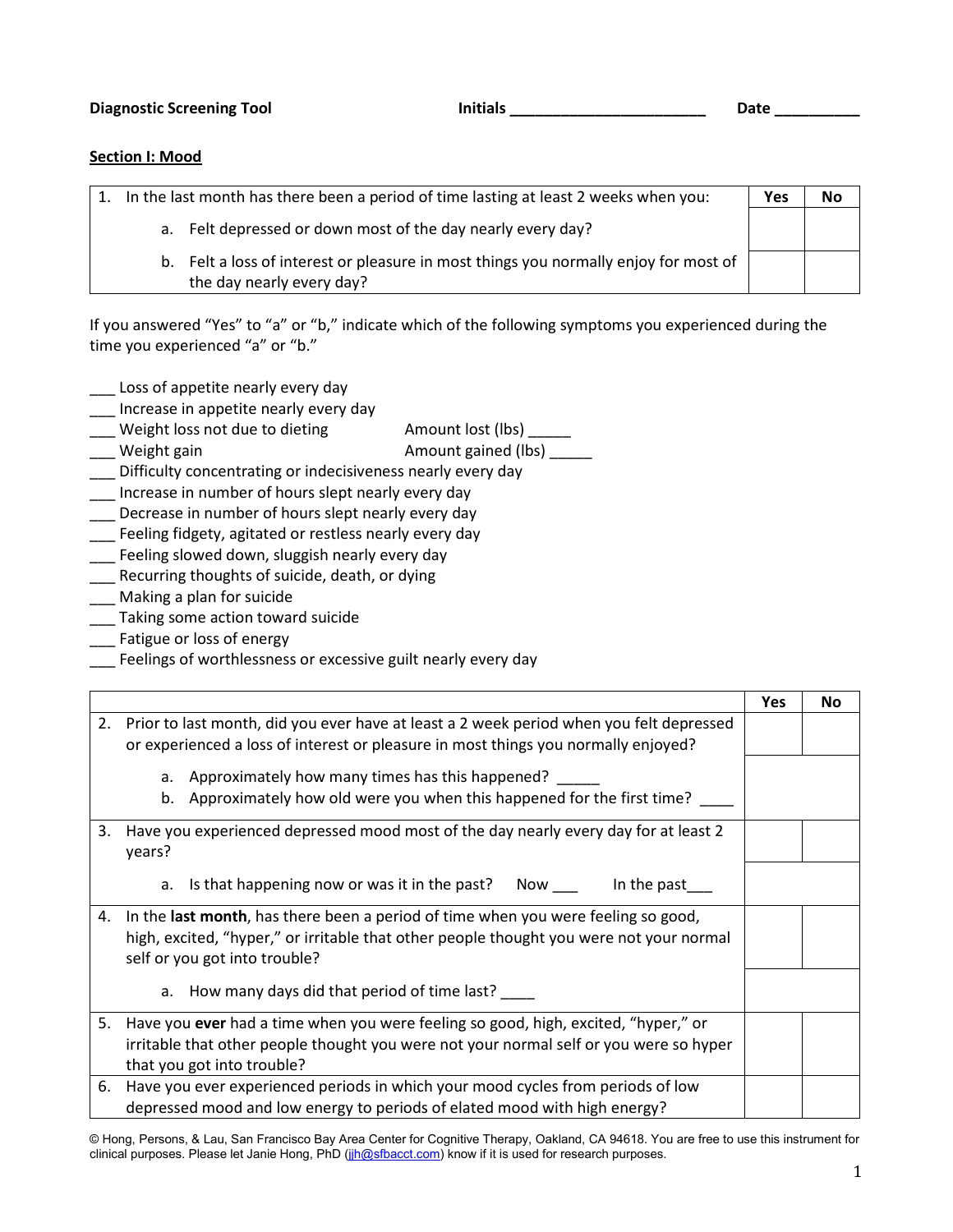## **Section II: Substance Use**

|                                                                                              | Past (Yes/No) | <b>Currently (Yes/No)</b> |
|----------------------------------------------------------------------------------------------|---------------|---------------------------|
| Have you ever consumed alcohol?                                                              |               |                           |
| 2. Have you ever used illicit drugs?                                                         |               |                           |
| Have you ever used medications (prescription or non<br>prescription) other than as directed? |               |                           |

If no to all, please skip to Section III.

If yes to any of these questions, please specify quantity/frequency (e.g., 2 glasses of wine per day):

| <b>Substance</b>                                                                                                                                                                         | Past     |                  | <b>Currently</b> |                  |
|------------------------------------------------------------------------------------------------------------------------------------------------------------------------------------------|----------|------------------|------------------|------------------|
|                                                                                                                                                                                          | Quantity | <b>Frequency</b> | Quantity         | <b>Frequency</b> |
| Alcohol (e.g., beer, wine, hard liquor)                                                                                                                                                  |          |                  |                  |                  |
| Sedatives (e.g., Valium, Xanax, Klonopin, Ambien,<br>Sonata, Lunesta, barbiturates, Ativan, Halcion, Restoril)                                                                           |          |                  |                  |                  |
| Cannabis (e.g., marijuana, hashish, THC, pot, grass,<br>weed)                                                                                                                            |          |                  |                  |                  |
| Stimulants (e.g., amphetamine, speed, crystal meth,<br>dexadrine, Ritalin, ice)                                                                                                          |          |                  |                  |                  |
| Opioids (e.g., heroin, morphine, opium, Methadone,<br>Darvon, codeine, Percodan, Demerol, Dilaudid,<br>oxycontin, oxycodone, hydrocodone, vicodin)                                       |          |                  |                  |                  |
| Cocaine (e.g., crack, speedball)                                                                                                                                                         |          |                  |                  |                  |
| Hallucinogens (e.g., LSD, mescaline, peyote, psilocybin,<br>STP, mushrooms, Ecstasy, MDMA)                                                                                               |          |                  |                  |                  |
| PCP (e.g., angel dust, Special K)                                                                                                                                                        |          |                  |                  |                  |
| Other (e.g., steroids, glue, ethyl chloride, paint,<br>inhalants, nitrous oxide (laughing gas), amyl or butyl<br>nitrate (poppers), nonprescription sleep or diet pills,<br>cough syrup) |          |                  |                  |                  |

|    |                                                                                                                               | Yes | Nο |
|----|-------------------------------------------------------------------------------------------------------------------------------|-----|----|
|    | 4. Have you ever felt you ought to cut down on your drinking or substance use?                                                |     |    |
| 5. | Have people annoyed you by criticizing your drinking or substance use?                                                        |     |    |
|    | 6. Have you ever felt bad or guilty about your drinking or substance use?                                                     |     |    |
|    | Have you ever had a drink or used substances first thing in the morning to steady your<br>nerves or to get rid of a hangover? |     |    |

© Hong, Persons, & Lau, San Francisco Bay Area Center for Cognitive Therapy, Oakland, CA 94618. You are free to use this instrument for clinical purposes. Please let Janie Hong, PhD (jjh@sfbacct.com) know if it is used for research purposes.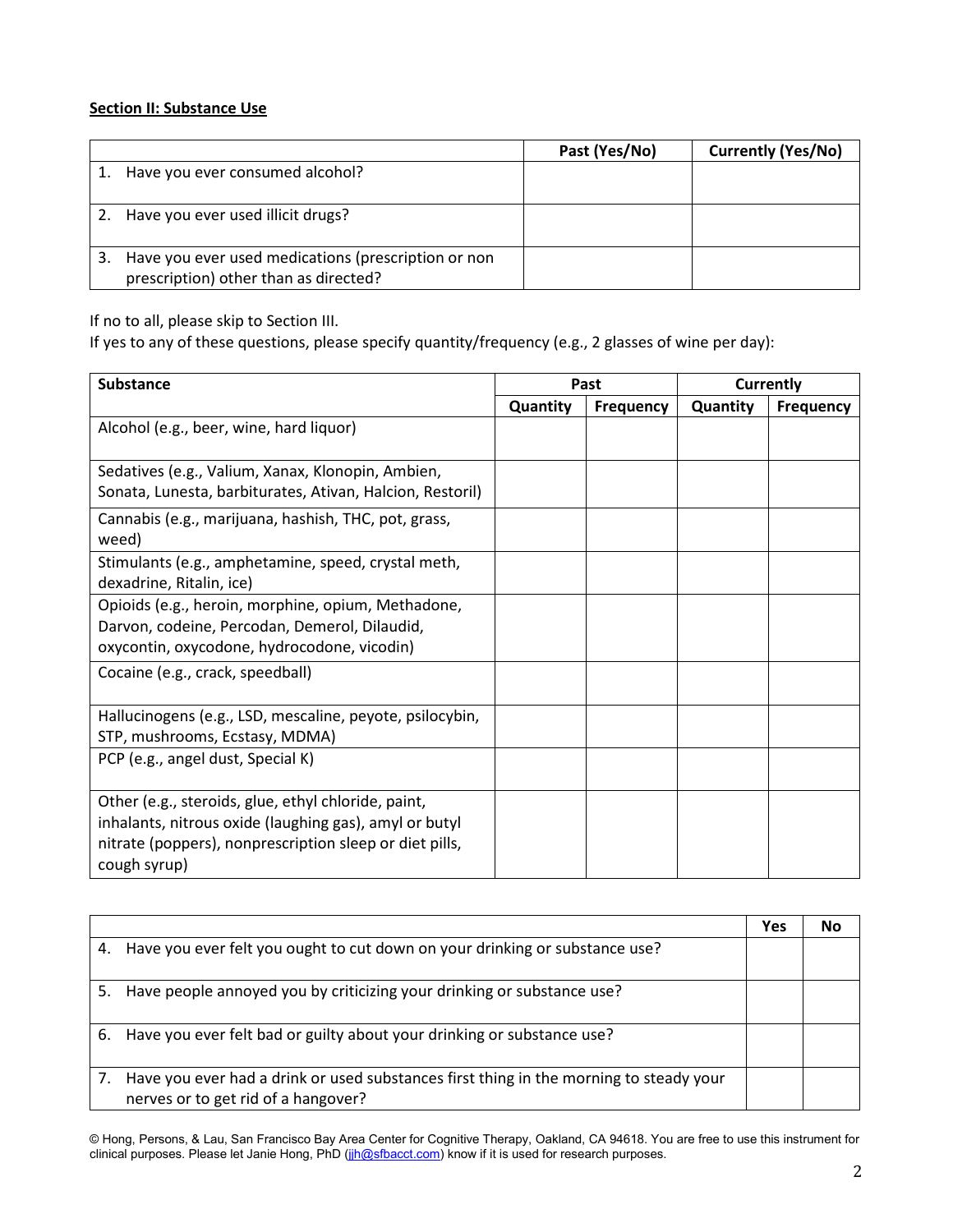|                            | 8. Please indicate areas where your alcohol or substance use caused problems in the last six months: |        |        |                      |  |  |
|----------------------------|------------------------------------------------------------------------------------------------------|--------|--------|----------------------|--|--|
| Work<br>Leisure activities | Legal<br>Financial                                                                                   | School | Health | Relationships ______ |  |  |

## **Section III: Anxiety**

|    |                                                                                                                                                                                                                                                                                                                                                         | Yes | <b>No</b> |
|----|---------------------------------------------------------------------------------------------------------------------------------------------------------------------------------------------------------------------------------------------------------------------------------------------------------------------------------------------------------|-----|-----------|
| 1. | Have you ever had a panic attack (a sudden onset of intense fear or discomfort<br>accompanied by intense bodily sensations and an intense urge to flee that reached its                                                                                                                                                                                 |     |           |
|    | peak intensity within 10 minutes)?                                                                                                                                                                                                                                                                                                                      |     |           |
|    | a. If yes, please check symptoms experienced:                                                                                                                                                                                                                                                                                                           |     |           |
|    | Pounding, racing heart<br>Dizzy, lightheaded or faint<br>Fear of losing control, going crazy<br>Numbness or tingling sensations<br>Chest pain or discomfort<br>Shortness of breath<br>Feelings of unreality or detached<br>Sweating<br>Chills or hot flushes<br>Nausea/abdominal distress<br>Fear of dying<br>Feelings of choking<br>Trembling, shaking |     |           |
|    | b. Have you ever had a panic attack that seemed to happen out of the blue<br>(e.g., for no apparent reason)?                                                                                                                                                                                                                                            |     |           |
|    | Has the panic attack been followed by persistent concern about having<br>c.<br>additional attacks, worry about the implications or consequences of the<br>attack, or a significant change in behavior related to the attacks?                                                                                                                           |     |           |
| 2. | Do you avoid or feel afraid of being in places or situations in which you may experience<br>panic symptoms (e.g., being in crowds, standing in line, or traveling on buses or trains<br>or airplanes)?                                                                                                                                                  |     |           |
| 3. | Do you avoid or feel very fearful in social or performance situations (e.g., public<br>speaking, parties, dating) because you think you will humiliate or embarrass yourself or<br>be judged negatively by others?                                                                                                                                      |     |           |
|    | 4. Are there other things or situations of which you are extremely fearful, such as flying,<br>seeing blood, getting an injection, heights, small enclosed places, or certain kinds of<br>animals or insects?                                                                                                                                           |     |           |
|    | If yes, please specify:                                                                                                                                                                                                                                                                                                                                 |     |           |
| 5. | In the last six months, have you worried excessively more days than not about a<br>number of future events or activities, and found it difficult to control that worry?                                                                                                                                                                                 |     |           |
|    | 6. Are you bothered by thoughts, impulses, or images that are extremely uncomfortable<br>(e.g., hurting someone against your will or being contaminated by germs) and that keep<br>coming back even when you try not to have them?                                                                                                                      |     |           |
| 7. | Do you feel driven to continually repeat a behavior (e.g., washing, saying certain<br>phrases in your mind, putting things in a particular order or checking locks, stoves,<br>lights, etc.) and have difficulty resisting the urge to do so?                                                                                                           |     |           |
| 8. | Have you ever experienced or witnessed an event that involved actual or threatened<br>death or serious injury to yourself or another person?                                                                                                                                                                                                            |     |           |
|    | If yes, did your response to the event involve intense fear, helplessness or horror?                                                                                                                                                                                                                                                                    |     |           |

© Hong, Persons, & Lau, San Francisco Bay Area Center for Cognitive Therapy, Oakland, CA 94618. You are free to use this instrument for clinical purposes. Please let Janie Hong, PhD (jjh@sfbacct.com) know if it is used for research purposes.